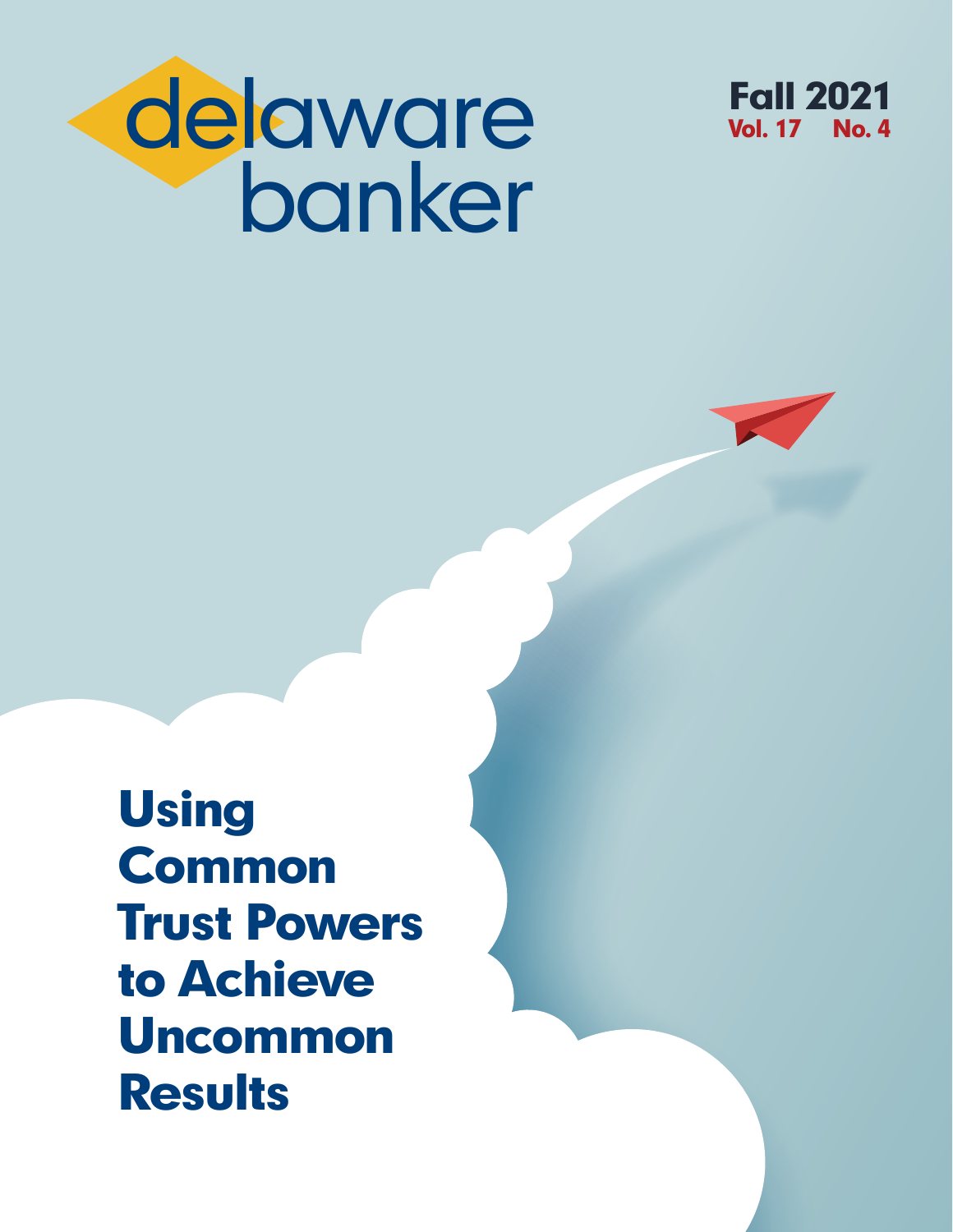# Accounting for Success



Maria T. Hurd, CPA, RPA Belfint Lyons & Shuman, P.A.

"Credentialed Auditors Are Not All Equal."

### How Can You or Your Clients Evaluate Prospective Auditors and Accountants?

O you work with a CPA that is a "Jack<br>of all Trades, but a Master of None?"<br>This question has become harder to<br>evaluate as the results of the Department o you work with a CPA that is a "Jack of all Trades, but a Master of None?" This question has become harder to of Labor (DOL) study on audit quality has shifted the industry focus to the qualifications of auditors. CPA firms with specialized audit practices demonstrate their commitment to quality audits by displaying their AICPA audit badges and other industry credentials on marketing materials, social media, and email signature lines.

How can you differentiate between prospective audit and accounting teams that seem to be equally credentialed?

I chair the Employee Benefit Plan Audit practice at BLS so I will focus on EBP credentials, but the information provided below can pertain to other specialized audit, tax, and accounting services that accounting firms provide.

#### What Do the AICPA Badges Mean?

The AICPA issues badges to accountants who pass tests showing proficiency in their specialty area. In our EBP practice group, the Advanced Defined Contribution Plans, Defined Benefit Plans, and Health and Welfare Plans Audit Certificate Exams test an auditor's ability to plan, conduct, and report on each type of plan audit in accordance with the latest AICPA standards, DOL requirements, and IRS requirements. Intermediate level badges are designed for auditors with approximately three to seven years of experience in performing EBP plan audits. Advanced level badges are designed for auditors with seven or more years of experience performing and reviewing EBP audits.

#### The Race to Demonstrate Expertise.

When the AICPA created the badge program, firms with large enough practice areas quickly moved to ensure that their teams were credentialed. The costs associated with these open-book tests were not prohibitive at approximately \$239 – 299 per person. Since 2016, over 400 EBP digital badges have been awarded to EBP auditors, pretty much making this designation a minimum requirement that employers should expect when selecting a plan auditor. Similar races are occurring within other audit practice groups, such as Nonprofit and Governmental.

#### Credentialed Auditors Are Not All Equal

As in the case with other professions with advanced degrees and certifications, credentialed auditors are not interchangeable. More than a degree or credential is often required to show true expertise. In addition to digital badges, here are additional considerations when evaluating accountants and auditors:

• The size of the specialized practice. For EBP audit practices, the DOL audit quality study shows a correlation between the number of EBP audits performed and the rate of deficiency in the audits. 93% of the nation's CPA firms perform less than 25 EBP audits and the study showed deficiency rates ranging from 67.4% to 75.80% in those groups. The following link has more information on the results of the DOL Audit Quality Study - https:// employeebenefitplanaudit.belfint.com/ the-dols-assessment-on-the-quality-offinancial-statement-audits-the-aftermath/

• The experience of the team. How many EBP audits have the members of the audit team assigned to the audit perform? Some of our takeover clients' predecessor audit teams were not specialists and missed important audit steps, even though their firm audited numerous plans. Prospective clients should inquire what percentage of their total chargeable time supervisors, managers, and engagement partners spend auditing EBPs. The answer to this question will quickly identify true specialists.